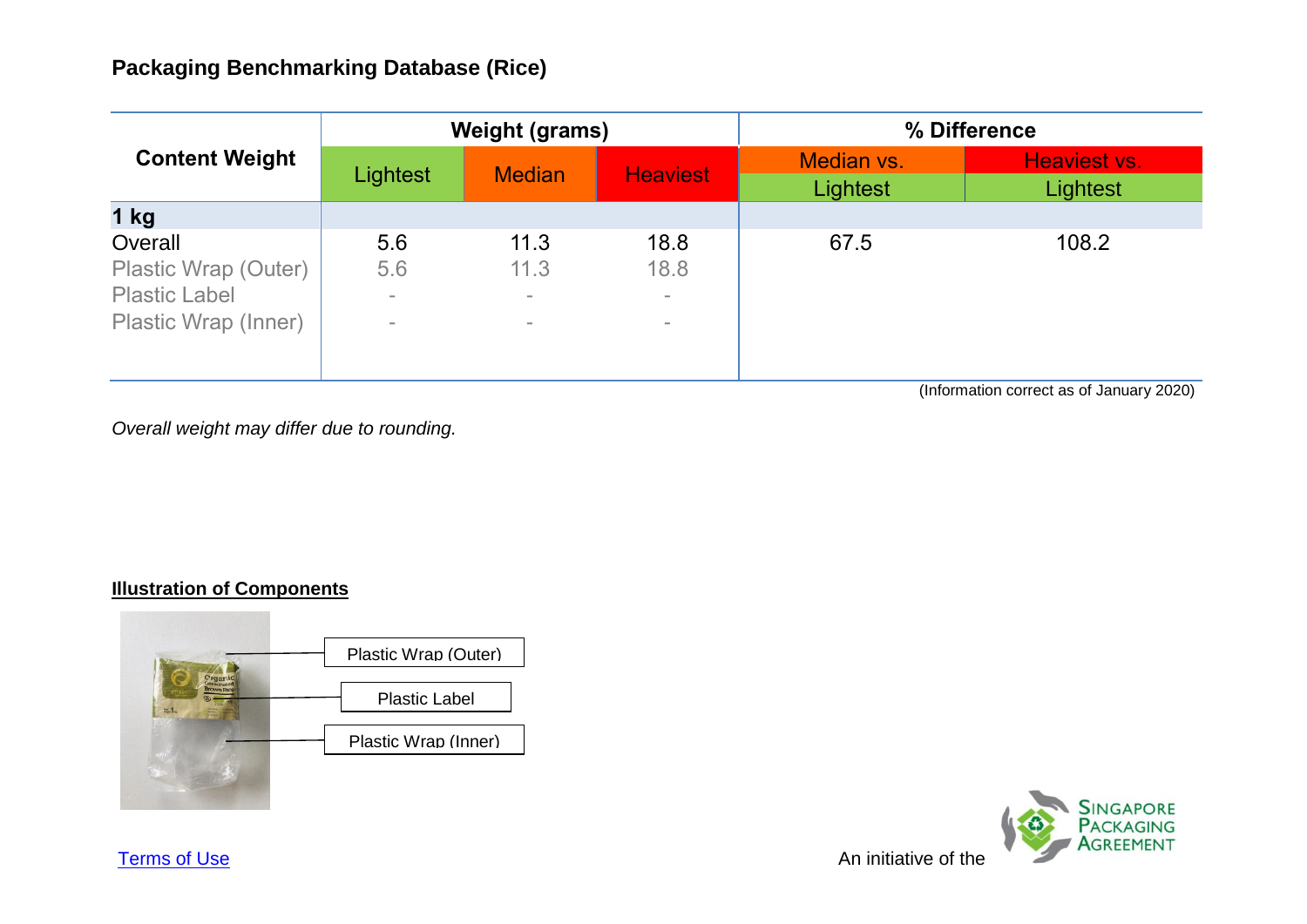| <b>Content Weight</b>                                   | <b>Weight (grams)</b>  |                        |                        | % Difference           |                          |
|---------------------------------------------------------|------------------------|------------------------|------------------------|------------------------|--------------------------|
|                                                         | Lightest               | <b>Median</b>          | <b>Heaviest</b>        | Median vs.<br>Lightest | Heaviest vs.<br>Lightest |
| $2$ kg                                                  |                        |                        |                        |                        |                          |
| Overall<br>Plastic Wrap (Outer)<br><b>Plastic Label</b> | 17.1<br>17.1<br>$\sim$ | 21.8<br>21.8<br>$\sim$ | 27.3<br>27.3<br>$\sim$ | 24.2                   | 45.9                     |

(Information correct as of January 2020)

*Overall weight may differ due to rounding.*

### **Illustration of Components**





**[Terms of Use](http://www.nea.gov.sg/terms-of-use)** An initiative of the Annual Structure of the Annual Structure Annual Structure of the Annual Structure of the Annual Structure of the Annual Structure of the Annual Structure of the Annual Structure of the A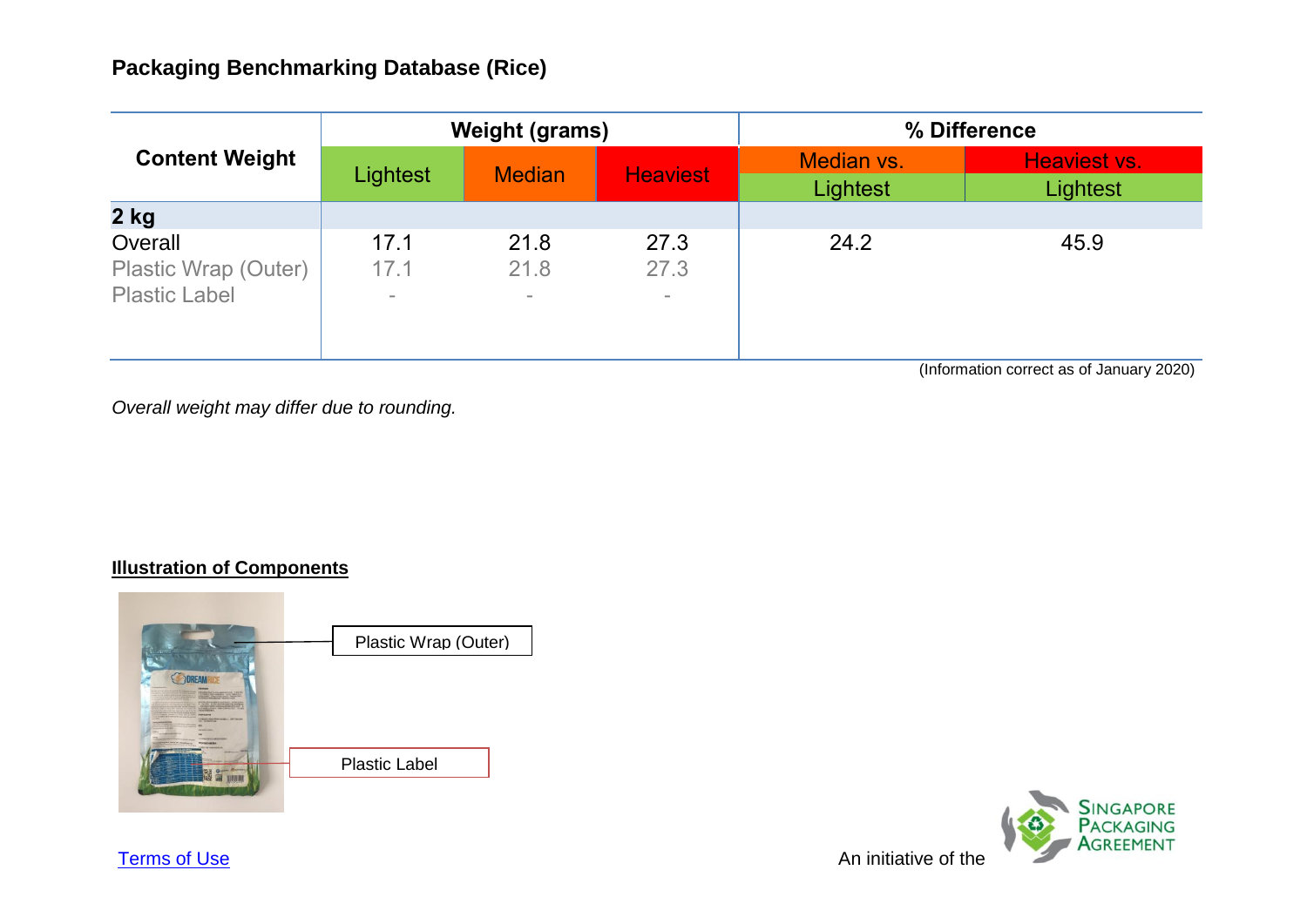| <b>Content Weight</b>   | <b>Weight (grams)</b> |               |                 | % Difference           |                          |  |
|-------------------------|-----------------------|---------------|-----------------|------------------------|--------------------------|--|
|                         | Lightest              | <b>Median</b> | <b>Heaviest</b> | Median vs.<br>Lightest | Heaviest vs.<br>Lightest |  |
| <b>5 kg</b>             |                       |               |                 |                        |                          |  |
| Overall                 | 20.9                  | 39.9          | 95.0            | 62.5                   | 127.9                    |  |
| Plastic Wrap (Outer)    | 20.9                  | 39.9          | 44.8            |                        |                          |  |
| Plastic Wrap (Inner)    | $\equiv$              | $\sim$        | 38.1            |                        |                          |  |
| <b>Plastic Handle</b>   | $\equiv$              | $\equiv$      | 12.1            |                        |                          |  |
| <b>Thick String</b>     | $\equiv$              | $\equiv$      | $\equiv$        |                        |                          |  |
| <b>Metal Round Ring</b> | $\equiv$              | $\sim$        | $\equiv$        |                        |                          |  |

Information correct as of March 2020)

Agreement

*Overall weight may differ due to rounding.*

### **Illustration of Components**



**[Terms of Use](http://www.nea.gov.sg/terms-of-use)** An initiative of the Annual Structure of the Annual Structure Annual Structure of the Annual Structure of the Annual Structure of the Annual Structure of the Annual Structure of the Annual Structure of the A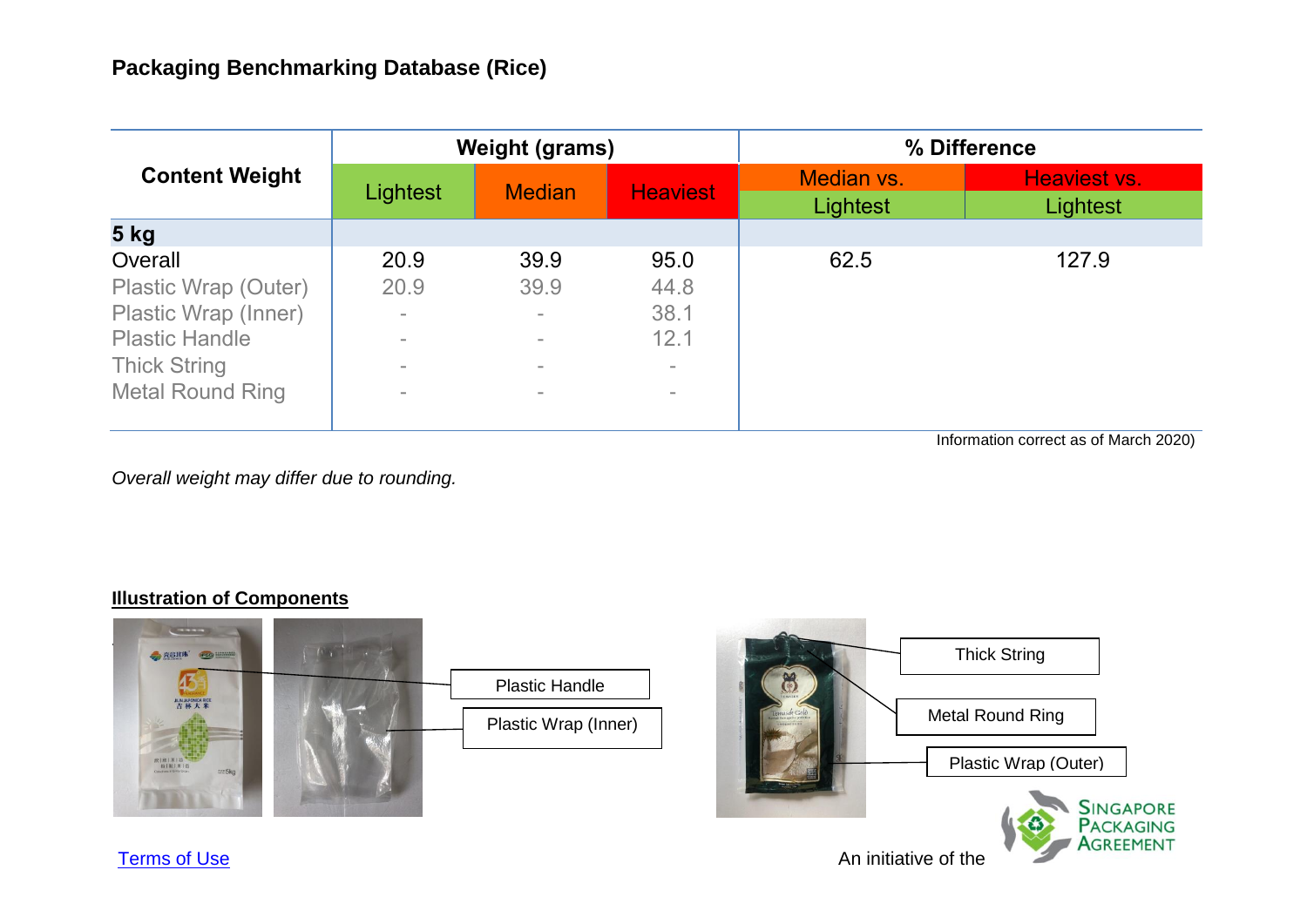| <b>Content Weight</b>   | <b>Weight (grams)</b> |               |                 | % Difference                  |                                        |
|-------------------------|-----------------------|---------------|-----------------|-------------------------------|----------------------------------------|
|                         | Lightest              | <b>Median</b> | <b>Heaviest</b> | Median vs.<br><b>Lightest</b> | <b>Heaviest vs.</b><br><b>Lightest</b> |
| <b>10 kg</b>            |                       |               |                 |                               |                                        |
| Overall                 | 53.6                  | 77.6          | 110.6           | 36.6                          | 69.4                                   |
| <b>Plastic Sack</b>     | 51.3                  | 65.1          | 110.6           |                               |                                        |
| Plastic Wrap (Outer)    | $\equiv$              | $\equiv$      | $\equiv$        |                               |                                        |
| Plastic Wrap (Inner)    | $\equiv$              | 8.6           | $\equiv$        |                               |                                        |
| <b>Plastic Handle</b>   |                       | $\equiv$      | $\equiv$        |                               |                                        |
| <b>Plastic Label</b>    |                       |               | $\equiv$        |                               |                                        |
| <b>Nylon Handle</b>     | 2.3                   | 3.9           | $\equiv$        |                               |                                        |
| <b>Thick String</b>     | $\equiv$              | $\equiv$      | $\equiv$        |                               |                                        |
| <b>Metal Round Ring</b> | $\equiv$              | $\equiv$      | $\equiv$        |                               |                                        |
|                         |                       |               |                 |                               |                                        |
|                         |                       |               |                 |                               |                                        |

(Information correct as of March 2020)

*Overall weight may differ due to rounding.*